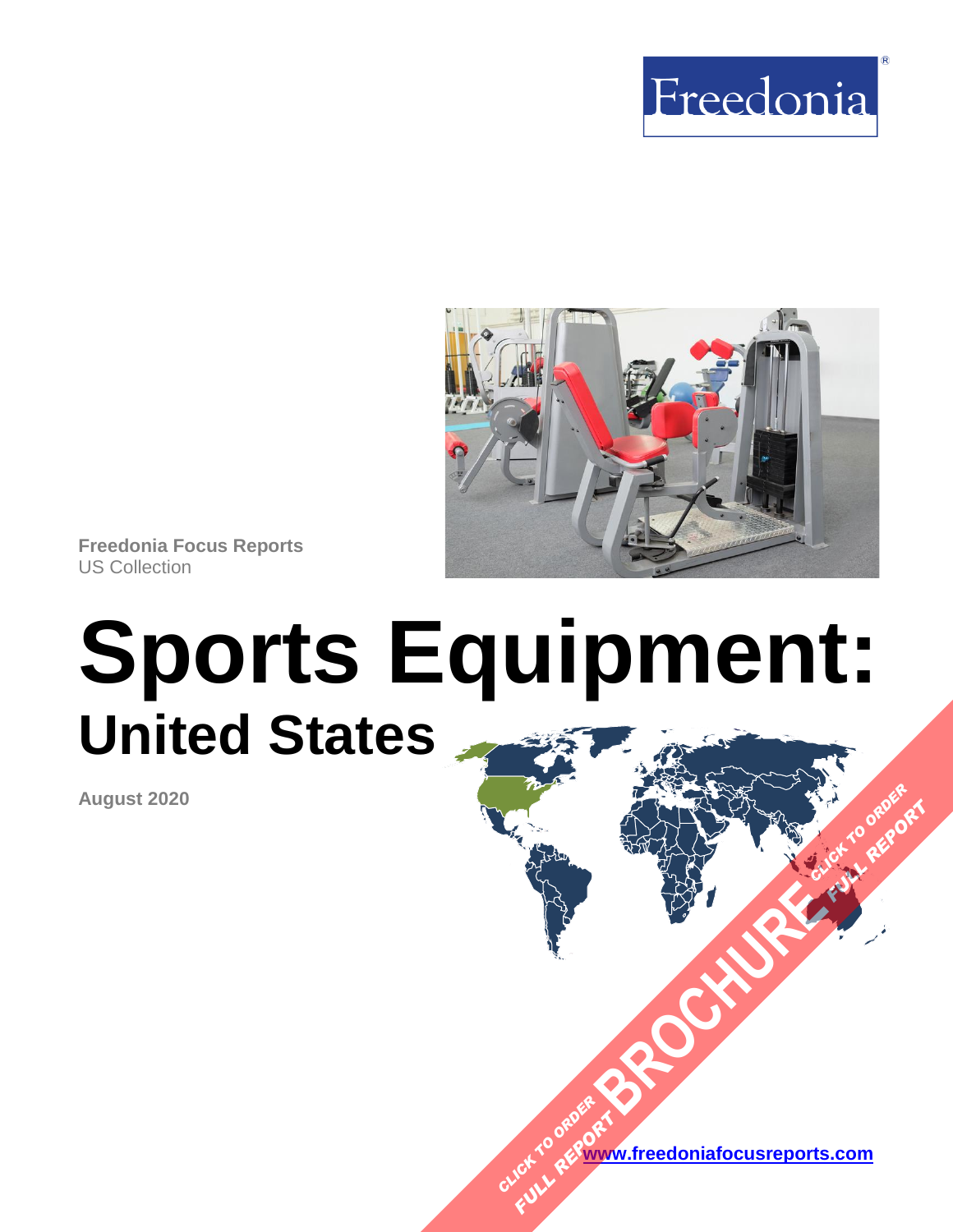# **Table of Contents**

| 1. Highlights                   | 3  |
|---------------------------------|----|
| 2. Market Environment           | 5  |
| <b>Historical Trends</b>        | 5  |
| Key Economic Indicators         | 7  |
| Trade                           | 8  |
| <b>Retail Overview</b>          | 9  |
| 3. Segmentation & Forecasts     | 12 |
| Products                        | 12 |
| Gymnasium & Exercise Equipment  | 16 |
| <b>Golf Equipment</b>           | 18 |
| Water & Winter Sports Equipment | 19 |
| <b>Fishing Equipment</b>        | 20 |
| <b>Team Sports Equipment</b>    | 21 |
| Playground Equipment            | 22 |
| <b>Other Sports Equipment</b>   | 22 |
| 4. Industry Structure           | 24 |
| <b>Industry Characteristics</b> | 24 |
| <b>Market Leaders</b>           | 26 |
| <b>Acushnet Holdings</b>        | 26 |
| <b>Amer Sports</b>              | 27 |
| <b>KPS Capital Partners</b>     | 27 |
| 5. About This Report            | 28 |
| Scope                           | 28 |
| Sources                         | 28 |
| <b>Industry Codes</b>           | 29 |
| Freedonia Methodology           | 29 |
| Resources                       | 31 |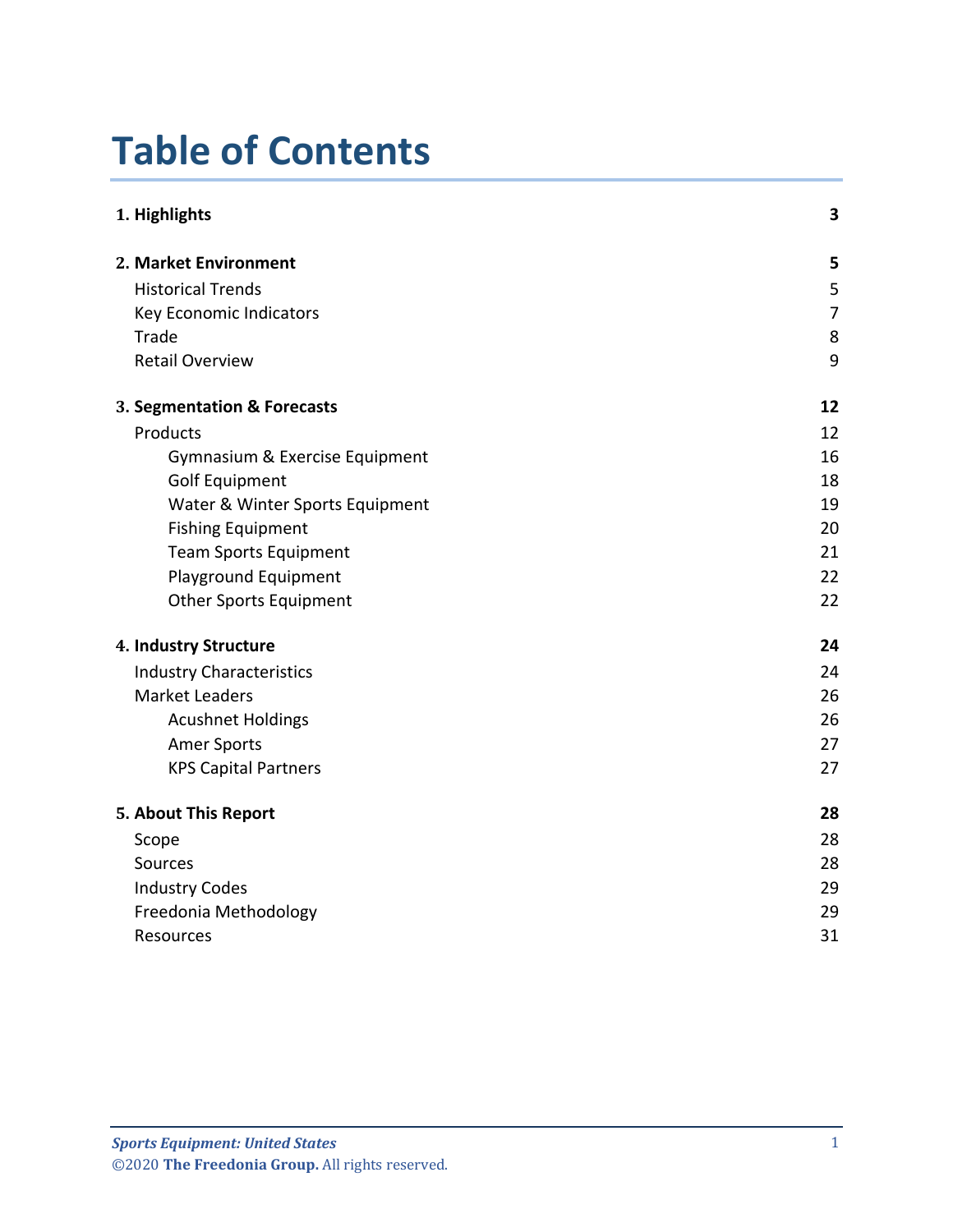# **List of Tables & Figures**

| Figure 1   Key Trends in US Sports Equipment Demand, 2019 - 2024                 | 3              |
|----------------------------------------------------------------------------------|----------------|
| Figure 2   US Sports Equipment Demand Trends, 2009 - 2019                        | 5              |
| Figure 3   US Sports Equipment Shipment Trends, 2009 - 2019                      | 6              |
| Table 1   Key Indicators for US Sports Equipment Demand, 2009 - 2024 (US\$ bil)  | $\overline{7}$ |
| Figure 4   US Sports Equipment Trade, 2009 - 2019 (US\$ bil)                     | 8              |
| Table 2   US Sports Equipment Trade, 2009 - 2019 (US\$ mil)                      | 8              |
| Figure 5   US Sporting Equipment, Supplies, Guns, & Ammunition PCE, 2009 - 2019  |                |
| (US\$ bil)                                                                       | 9              |
| Table 3   US Sporting Equipment, Supplies, Guns, & Ammunition PCE, 2009 - 2019   |                |
| $(US$)$ mil)                                                                     | 9              |
| Figure 6   US Survey: Sports Equipment Purchases at Retail Chains                | 10             |
| Figure 7   US Sports Equipment Demand by Product, 2009 - 2024 (US\$ bil)         | 12             |
| Table 4   US Sports Equipment Demand by Product, 2009 - 2019 (US\$ mil)          | 12             |
| Table 5   US Sports Equipment Demand by Product, 2019 - 2024 (US\$ mil)          | 13             |
| Figure 8   US Survey: Sports Equipment Purchases During COVID-19 Pandemic        | 14             |
| Figure 9   US Sports Equipment Shipments, 2009 - 2024 (US\$ bil)                 | 15             |
| Table 6   US Sports Equipment Shipments, 2009 - 2019 (US\$ mil)                  | 15             |
| Table 7   US Sports Equipment Shipments, 2019 - 2024 (US\$ mil)                  | 15             |
| Figure 10   US Sports Equipment Demand by Product, 2009 - 2024 (%)               | 23             |
| Figure 11   US Sports Equipment Firms, Establishments, & Employment, 2009 - 2019 | 24             |
| Table 8   US Sports Equipment Firms, Establishments, & Employment, 2009 - 2019   | 25             |
| Figure 12   US Sports Equipment Shipments Concentration, 2002 - 2012 (%)         | 25             |
| Table 9   Leading Suppliers to the US Sports Equipment Market by Product         | 26             |
| Table 10   NAICS & SIC Codes Related to Sports Equipment                         | 29             |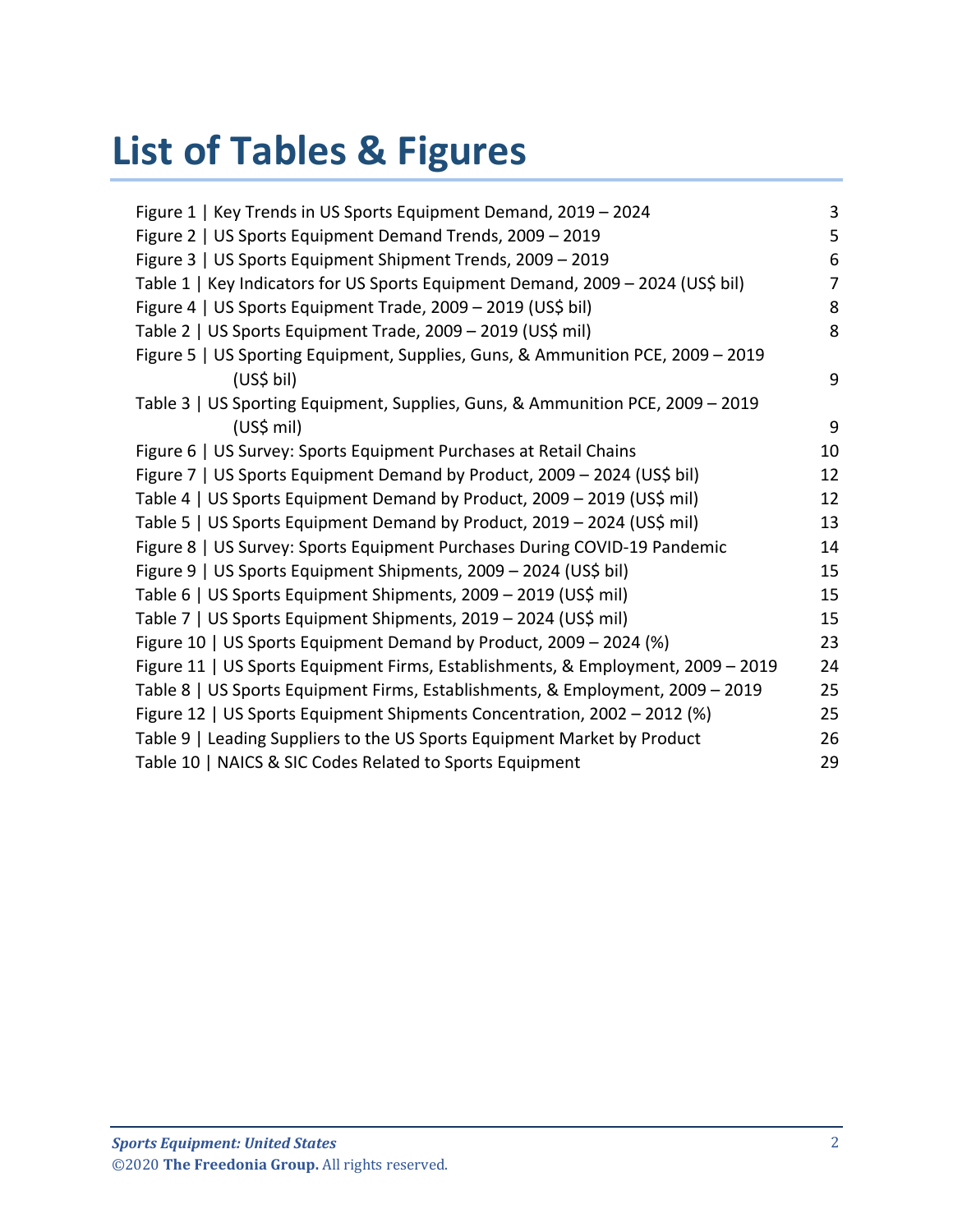# <span id="page-3-0"></span>**About This Report**

# <span id="page-3-1"></span>**Scope**

This report forecasts to 2024 US sports equipment demand and shipments in nominal US dollars at the manufacturer level. Total demand is segmented by product in terms of:

- gymnasium and exercise equipment
- golf equipment
- water and winter sports equipment
- fishing equipment
- team sports equipment
- playground equipment
- other sports equipment such as bike helmets, bowling equipment, and racket sports equipment

To illustrate historical trends, total demand, total shipments, the various segments, and trade are provided in annual series from 2009 to 2019.

Excluded from the scope of this report are bikes, fishing line, fishing nets, fishing seines, hunting gear (including firearms and ammunition), camping gear, and athletic apparel and footwear. Re-exports of sports equipment are excluded from demand figures.

Key macroeconomic indicators are also provided with quantified trends. Other various topics, including profiles of pertinent leading companies, are covered in this report. A full outline of report items by page is available in the Table of Contents.

### <span id="page-3-2"></span>**Sources**

*Sports Equipment: United States* (FF90020) represents the synthesis and analysis of data from various secondary, macroeconomic, and demographic sources, such as:

- firms participating in the industry, and their suppliers and customers
- government/public agencies
- intergovernmental and non-governmental organizations
- proprietary national consumer data
- trade associations and their publications
- the business and trade press
- indicator forecasts by The Freedonia Group
- the findings of other reports and studies by The Freedonia Group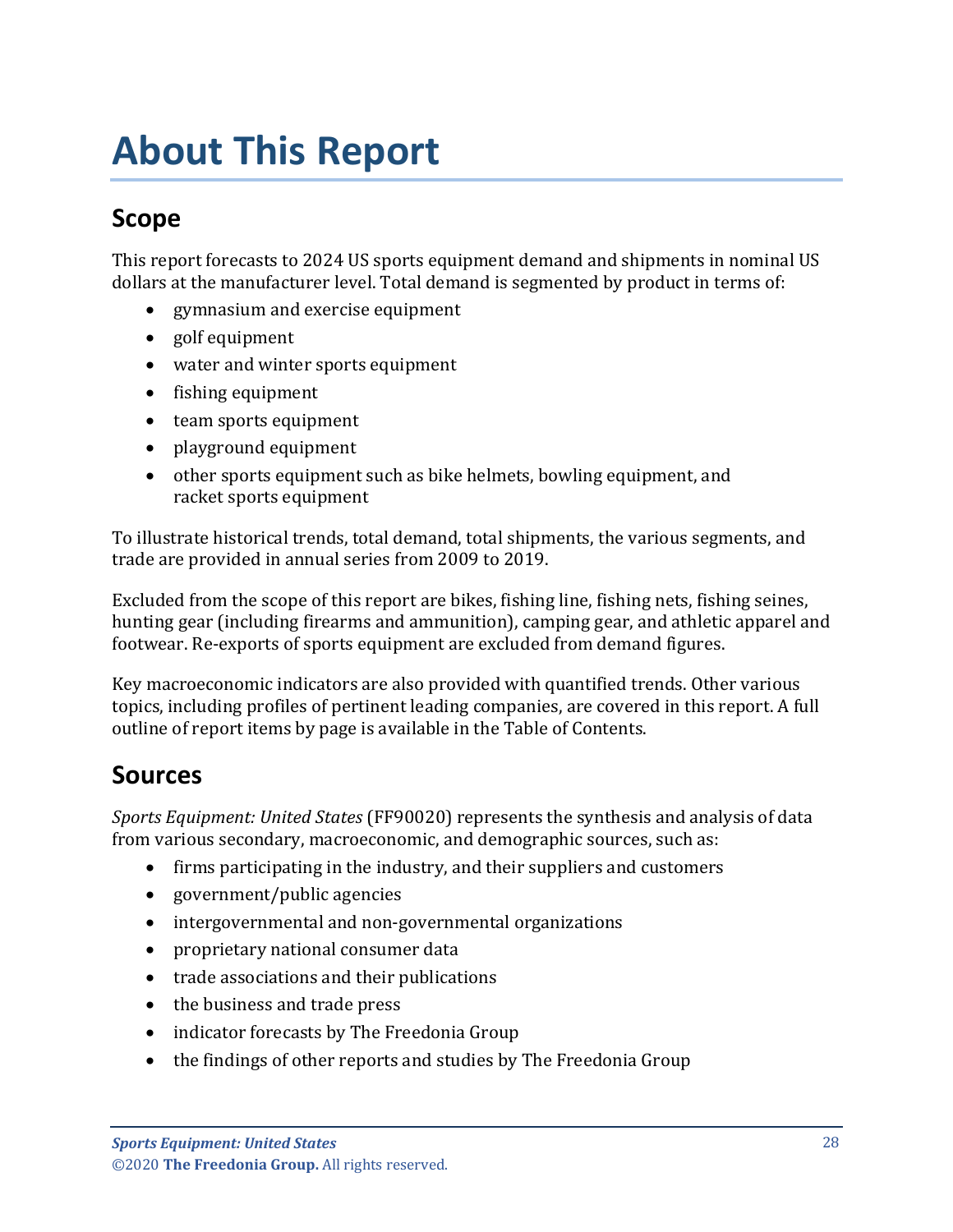Specific sources and additional resources are listed in the Resources section of this publication for reference and to facilitate further research.

## <span id="page-4-0"></span>**Industry Codes**

<span id="page-4-2"></span>

| Table 10   NAICS & SIC Codes Related to Sports Equipment |                                           |                                           |                                         |  |  |
|----------------------------------------------------------|-------------------------------------------|-------------------------------------------|-----------------------------------------|--|--|
| <b>NAICS/SCIAN 2017</b><br><b>SIC</b>                    |                                           |                                           |                                         |  |  |
| North American Industry Classification System            |                                           | <b>Standard Industrial Classification</b> |                                         |  |  |
| 339920                                                   | Sporting and Athletic Goods Manufacturing | 3949                                      | Sporting and Athletic Goods, NEC        |  |  |
| 451110                                                   | <b>Sporting Goods Stores</b>              | 5941                                      | Sporting Goods Stores and Bicycle Shops |  |  |

Source: US Census Bureau

# <span id="page-4-1"></span>**Freedonia Methodology**

The Freedonia Group, a subsidiary of MarketResearch.com, has been in business for more than 30 years and in that time has developed a comprehensive approach to data analysis that takes into account the variety of industries covered and the evolving needs of our customers.

Every industry presents different challenges in market sizing and forecasting, and this requires flexibility in methodology and approach. Freedonia methodology integrates a variety of quantitative and qualitative techniques to present the best overall picture of a market's current position as well as its future outlook: When published data are available, we make sure they are correct and representative of reality. We understand that published data often have flaws either in scope or quality, and adjustments are made accordingly. Where no data are available, we use various methodologies to develop market sizing (both top-down and bottom-up) and then triangulate those results to come up with the most accurate data series possible. Regardless of approach, we also talk to industry participants to verify both historical perspective and future growth opportunities.

Methods used in the preparation of Freedonia market research include, but are not limited to, the following activities: comprehensive data mining and evaluation, primary research, consensus forecasting and analysis, ratio analysis using key indicators, regression analysis, end use growth indices and intensity factors, purchase power parity adjustments for global data, consumer and end user surveys, market share and corporate sales analysis, product lifespan analysis, product or market life cycle analysis, graphical data modeling, long-term historical trend analysis, bottom-up and top-down demand modeling, and comparative market size ranking.

Freedonia quantifies trends in various measures of growth and volatility. Growth (or decline) expressed as an average annual growth rate (AAGR) is the least squares growth rate, which takes into account all available datapoints over a period. The volatility of datapoints around a least squares growth trend over time is expressed via the coefficient of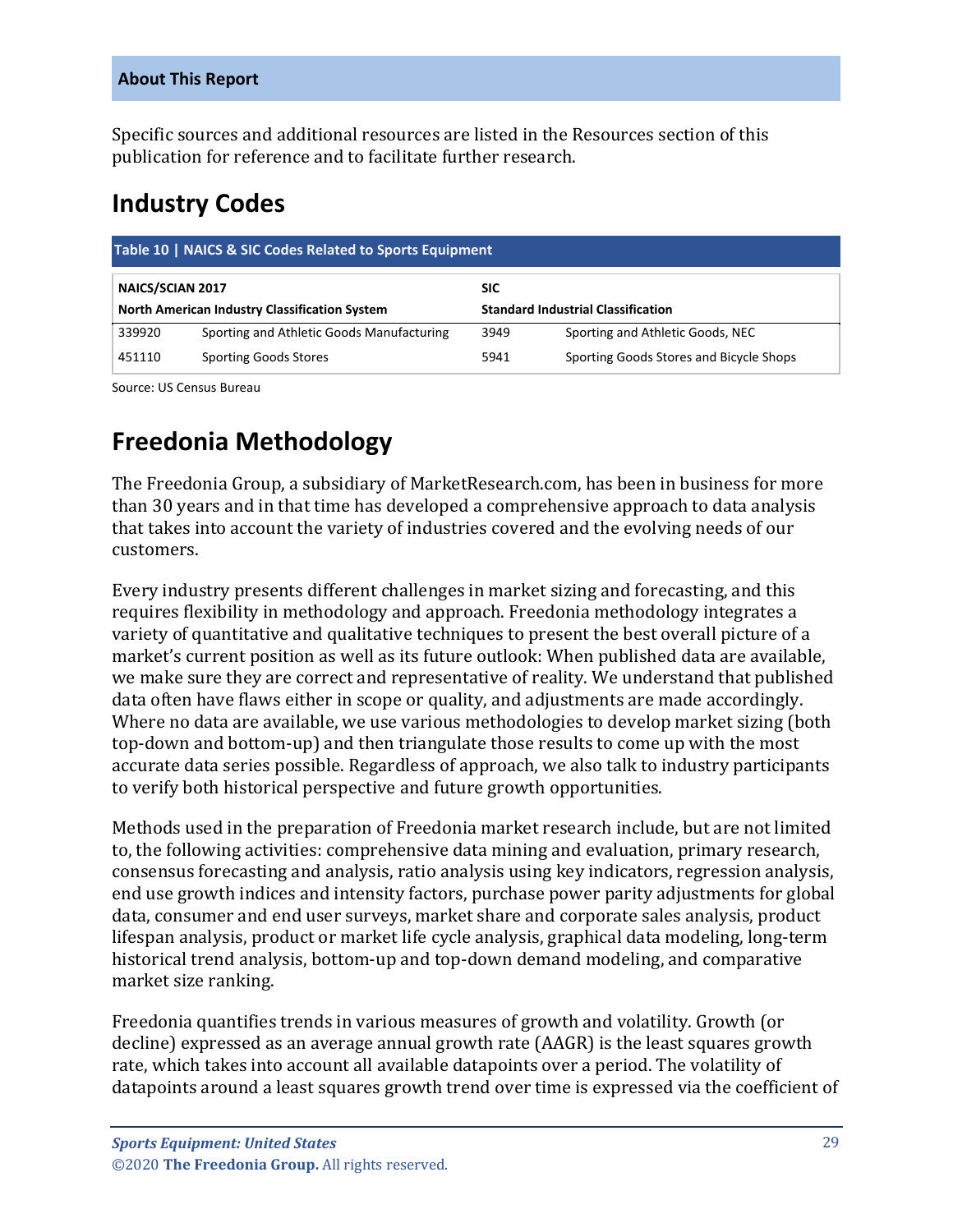#### **About This Report**

determination, or  $r^2$ . The most stable data series relative to the trend carries an  $r^2$  value of 1.0; the most volatile – 0.0. Growth calculated as a compound annual growth rate (CAGR) employs, by definition, only the first and last datapoints over a period. The CAGR is used to describe forecast growth, defined as the expected trend beginning in the base year and ending in the forecast year. Readers are encouraged to consider historical volatility when assessing particular annual values along the forecast trend, including in the forecast year.

## **Copyright & Licensing**

The full report is protected by copyright laws of the United States of America and international treaties. The entire contents of the publication are copyrighted by The Freedonia Group.